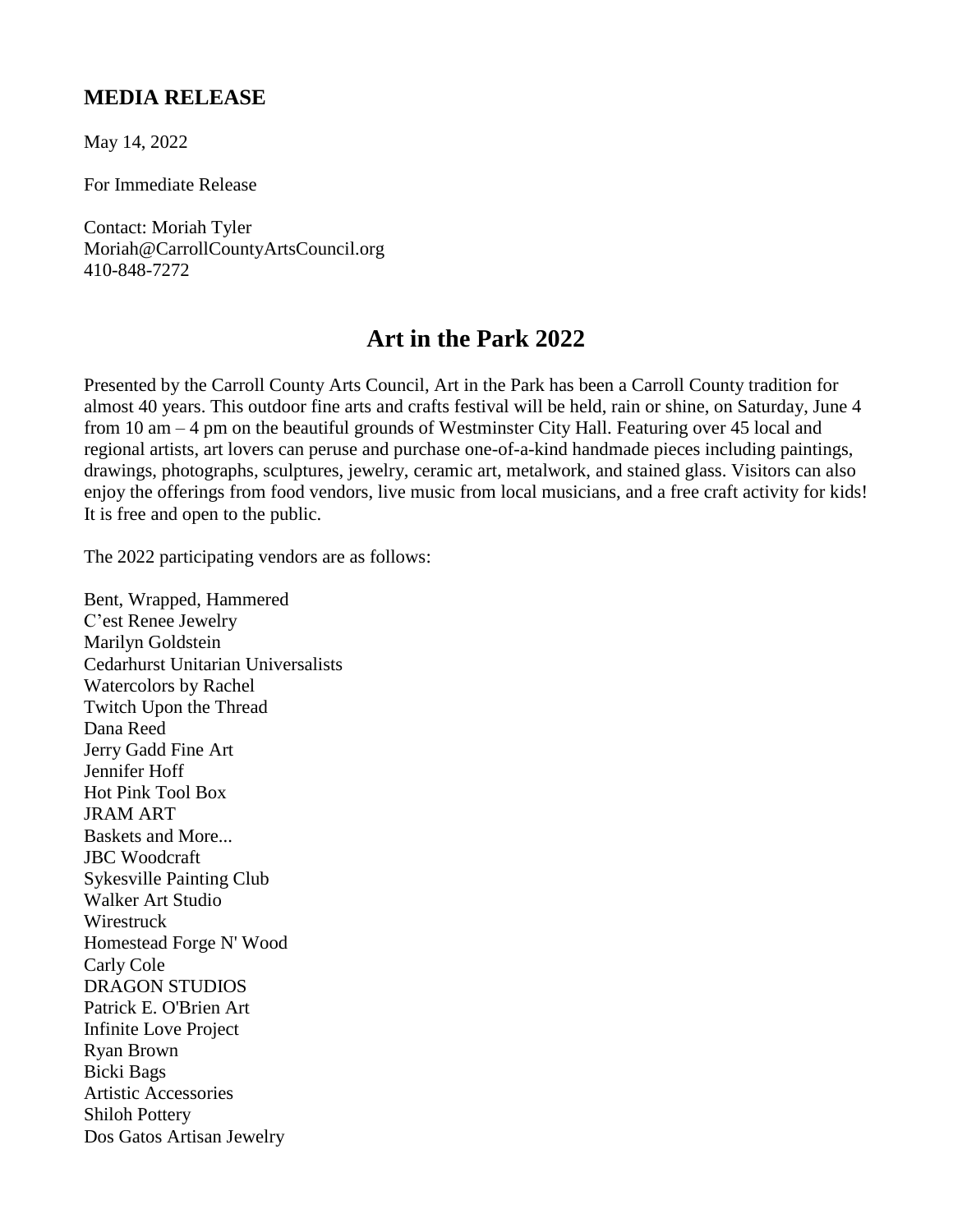Gregory Blank Photography Hallowwanderings Adrienne Hedge Creates MG Resin Creations Shawn Derrebacher Photography Carroll County Artist Guild Carpe Clay 5x7 Underground Sarah Feustle Moonlight Crafts Big Hats Wood Fired Pizza Althea's Almost Famous Westminster Recreation and Parks Todd Valway C Irwin Design EastCoastFlowAcrylic Sans Gundlach Artisan Jewelry ShaHuskies illustration Toasted Woodworks, LLC Kaleidoscope Amusements CTKR Studio Act III Art Henrietta's Loft Christopher Fowler Sharon Flemming Sandra Custen Handy Candy's Designs Button-Down Times Cardinal Pottery Glint of a Cowgirl Jewelry All Washed Up Gems Hope and Faith Creations

The live music schedule for this year's festival is as follows: 10:00am - 11:00am Walt Michael (hammered dulcimer) 11:15am - 12:15pm Harry Orlove (jazz guitar) 12:30pm - 1:30pm Henry Reiff & Friends (jazz ensemble) 1:45pm - 2:45pm Port Righ (Celtic harp and pipes) 3:00pm - 4:00pm Probably Whiskey (Americana)

The event surrounds Westminster City Hall at 1838 Emerald Hill Lane in downtown Westminster, MD. For GPS, use 121 Longwell Avenue, Westminster, MD 21157. Festival patrons are encouraged to take advantage of free parking around the event, including street parking on Locust St., the East Middle School lot at Key St., and the parking lot and garage at Distillery Drive.

The event is sponsored by Max Realty, The City of Westminster's Department of Recreation & Parks, NWSB Bank, and Lawn Doctor. For more information, call 410-848-7272 or visit www.CarrollCountyArtsCouncil.org.